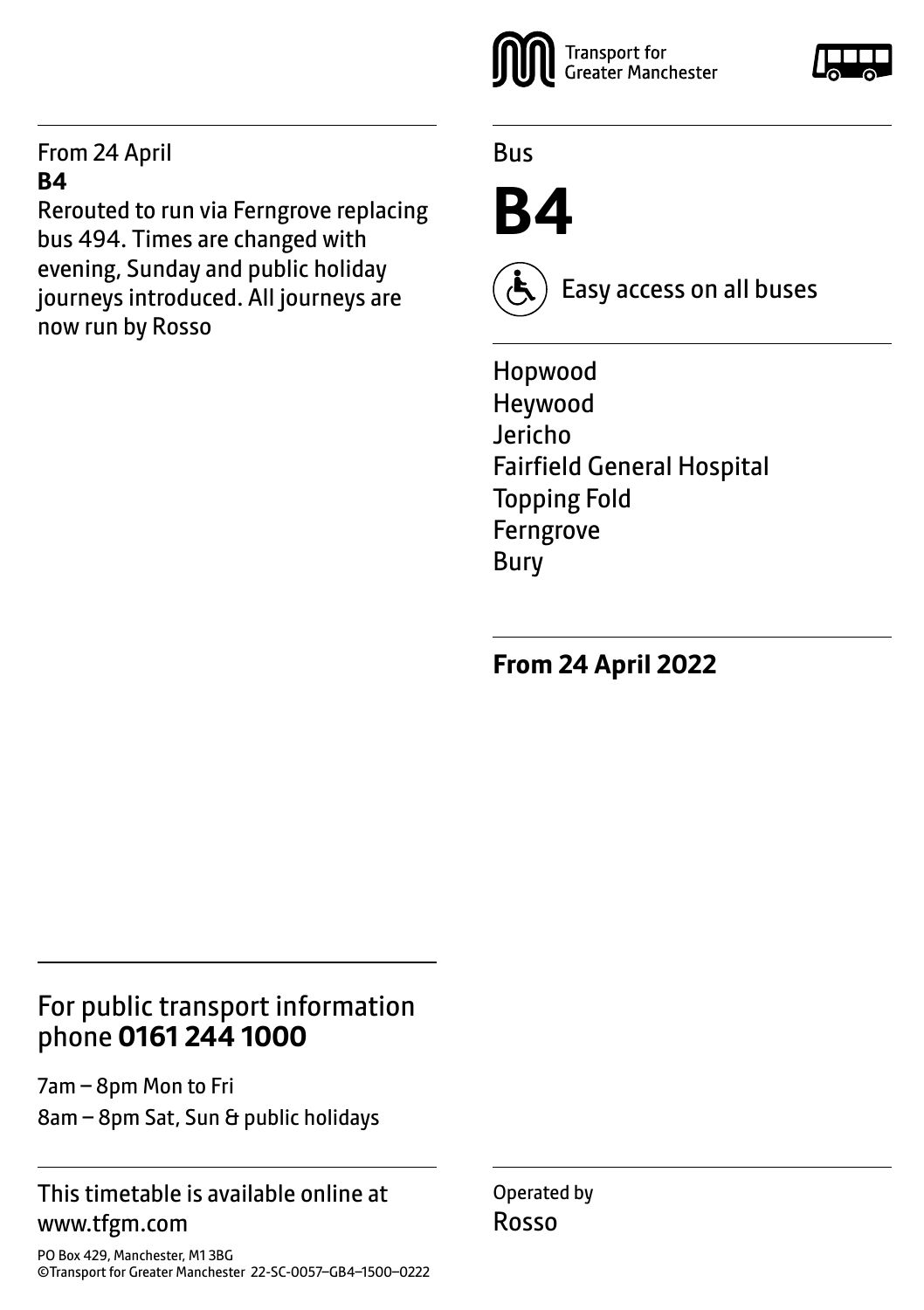## Additional information

## Alternative format

To ask for leaflets to be sent to you, or to request large print, Braille or recorded information phone 0161 244 1000 or visit www.tfgm.com

#### Easy access on buses



 Journeys run with low floor buses have no steps at the entrance, making getting on and off easier. Where shown, low floor buses have a ramp for access and a dedicated space for wheelchairs and pushchairs inside the bus. The bus operator will always try to provide easy access services where these services are scheduled to run.

## Using this timetable

Timetables show the direction of travel, bus numbers and the days of the week. Main stops on the route are listed on the left. Where no time is shown against a particular stop, the bus does not stop there on that journey. Check any letters which are shown in the timetable against the key at the bottom of the page.

## Where to find information about service changes

www.tfgm.com Bus station posters Leaflets from outlets.

## Tickets and information

Bus companies offer a range of tickets for use on their own buses. For travel on any service in the County, use System One tickets, including DaySaver. Travelshops provide tickets, information and journey planning advice on buses, trains and trams for work and pleasure.

## Using the 24 hour clock

Times are shown in four figures. The first two are the hour and the last two are the minutes.

0753 is 53 minutes past 7am 1953 is 53 minutes past 7pm



## Operator details

**Rosso**

Queensgate Depot Colne Road Burnley BB10 1HH Telephone 01706 390 520 email getintouch@rossobus.com

#### **Travelshops**

**Bury Interchange**

Mon to Fri 7am to 5.30pm Saturday 8am to 5.30pm Sunday\* Closed \*Including public holidays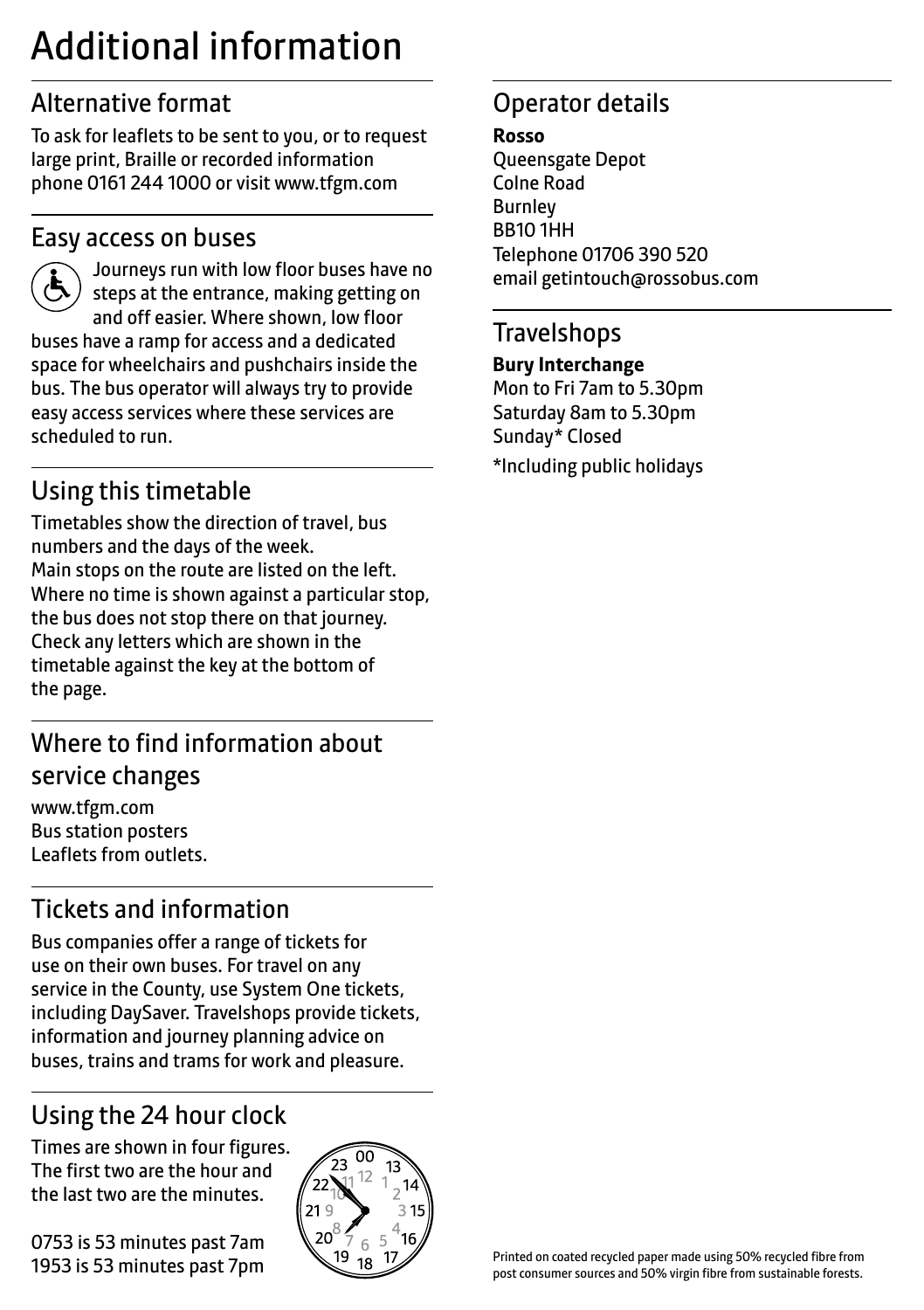# **B4**



Contains Ordnance Survey data ©Crown copyright and database right 2010 ©0100022610 Transport for Greater Manchester 2021 Transport for Greater Manchester uses reasonable endeavours to check the accuracy of information published and to publish changes to information in a timely manner. In no event will Transport for Greater Manchester be liable for any loss that may arise from this information being inaccurate.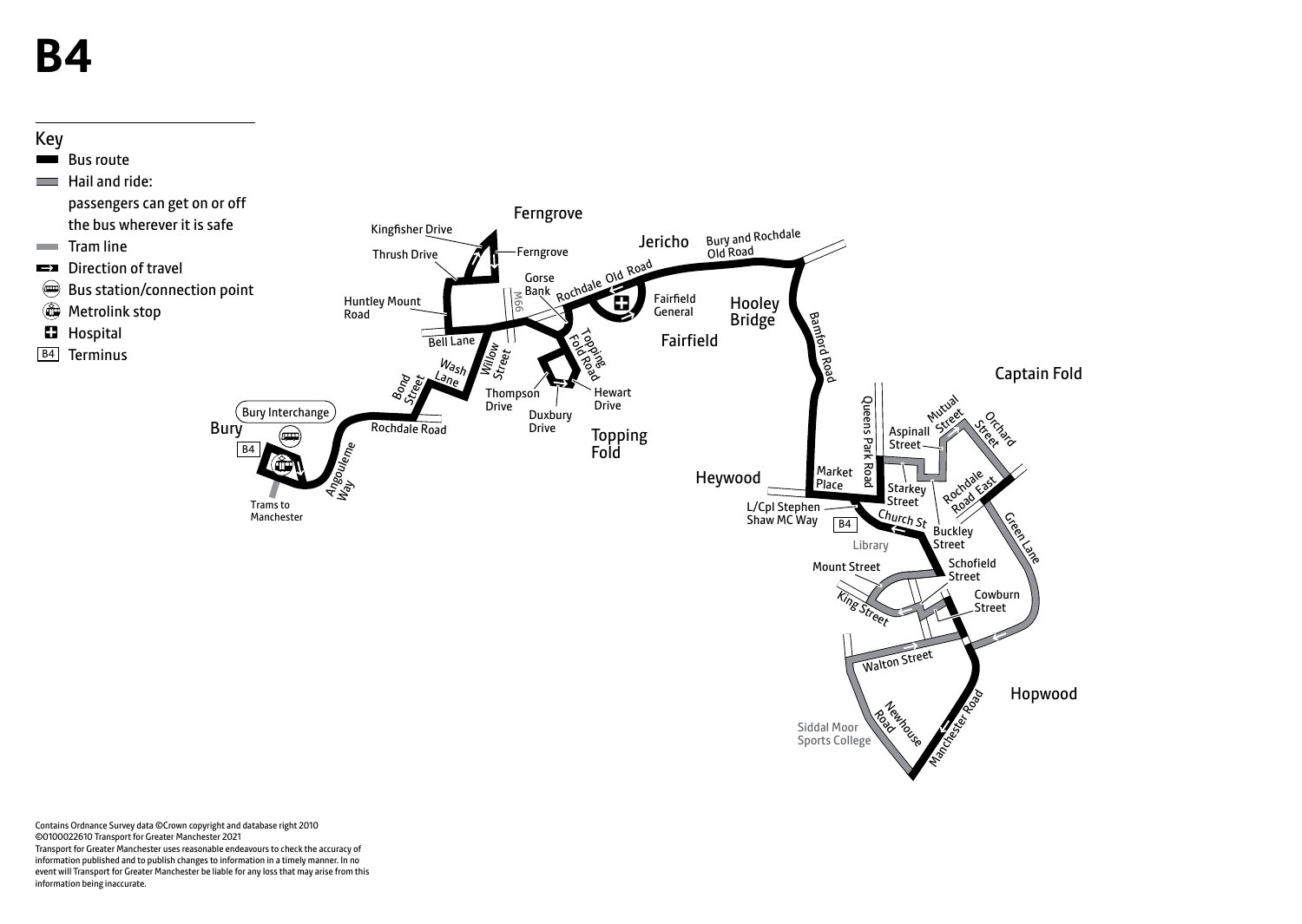### Mondays to Fridays

|                                   |      |                |          |                 |      | SD   | SН   |           |                                    |      |        |           |  |  |
|-----------------------------------|------|----------------|----------|-----------------|------|------|------|-----------|------------------------------------|------|--------|-----------|--|--|
| Heywood, Bamford Road             |      |                | 0823     |                 | 1323 | 1423 | 1423 | 1523      | 1623                               | 1723 | 1823   |           |  |  |
| Captain Fold                      |      |                | 0827     |                 | 1327 | 1427 | 1427 | 1527      | 1627                               | 1727 | 1827   |           |  |  |
| Newhouse Academy                  |      |                | 0834 and |                 | 1334 | 1434 | 1434 | 1534      | 1634                               | 1734 | - 1834 |           |  |  |
| Heywood, Library                  | 0712 |                |          | 0842 every 1342 |      |      |      |           | 1442 1542 1642 1742 1842 2034 2234 |      |        |           |  |  |
| <b>Fairfield General Hospital</b> | 0721 |                | 0851     | hour            | 1351 |      | 1451 | - 1551    | 1651                               | 1751 | 1851   | 2042 2242 |  |  |
| Fern Grove, Kingfisher Grove      | 0731 | 0831           | 0901     | until           | 1401 |      | 1501 | 1601      | 1701                               | 1801 | 1901   | 2053 2253 |  |  |
| <b>Willow Street/Teak Street</b>  |      | 0736 0836 0906 |          |                 | 1406 |      |      | 1506 1606 | 1706                               | 1806 | 1906   | 2058 2258 |  |  |
| Bury, Interchange                 |      | 0745 0845 0915 |          |                 | 1415 |      | 1515 | 1615      | 1715                               | 1815 | 1915   | 2105 2305 |  |  |

### **Saturdays**

| Heywood, Bamford Road        | 0823                           | 1823 |                           |  |
|------------------------------|--------------------------------|------|---------------------------|--|
| Captain Fold                 | 0827                           | 1827 |                           |  |
| Newhouse Academy             | 0834 and                       | 1834 |                           |  |
| Heywood, Library             |                                |      | 0842 every 1842 2034 2234 |  |
| Fairfield General Hospital   |                                |      | 0851 hour 1851 2042 2242  |  |
| Fern Grove, Kingfisher Grove | 0831 0901 until 1901 2053 2253 |      |                           |  |
| Willow Street/Teak Street    | 0836 0906                      |      | 1906 2058 2258            |  |
| Bury, Interchange            | 0845 0915                      |      | 1915 2105 2305            |  |
|                              |                                |      |                           |  |

#### Sundays and public holidays (except Christmas and New Year period)

| Heywood, Library                 |      | 1034 1234 | 1434 1634                |      | 1834 |
|----------------------------------|------|-----------|--------------------------|------|------|
| Fairfield General Hospital       |      |           | 1042 1242 1442 1642 1842 |      |      |
| Fern Grove, Kingfisher Grove     |      | 1053 1253 | 1453 1653 1853           |      |      |
| <b>Willow Street/Teak Street</b> |      | 1058 1258 | 1458 1658 1858           |      |      |
| Bury, Interchange                | 1105 | 1305      | 1505                     | 1705 | 1905 |

For details of buses during the Christmas and New Year period, please phone 0161 244 1000

Bus B4 is provided with the financial support of Transport for Greater Manchester

SD – Schooldays only

SH – School holidays only

& - All bus B4 journeys are run using easy access buses. See inside front cover of this leaflet for details